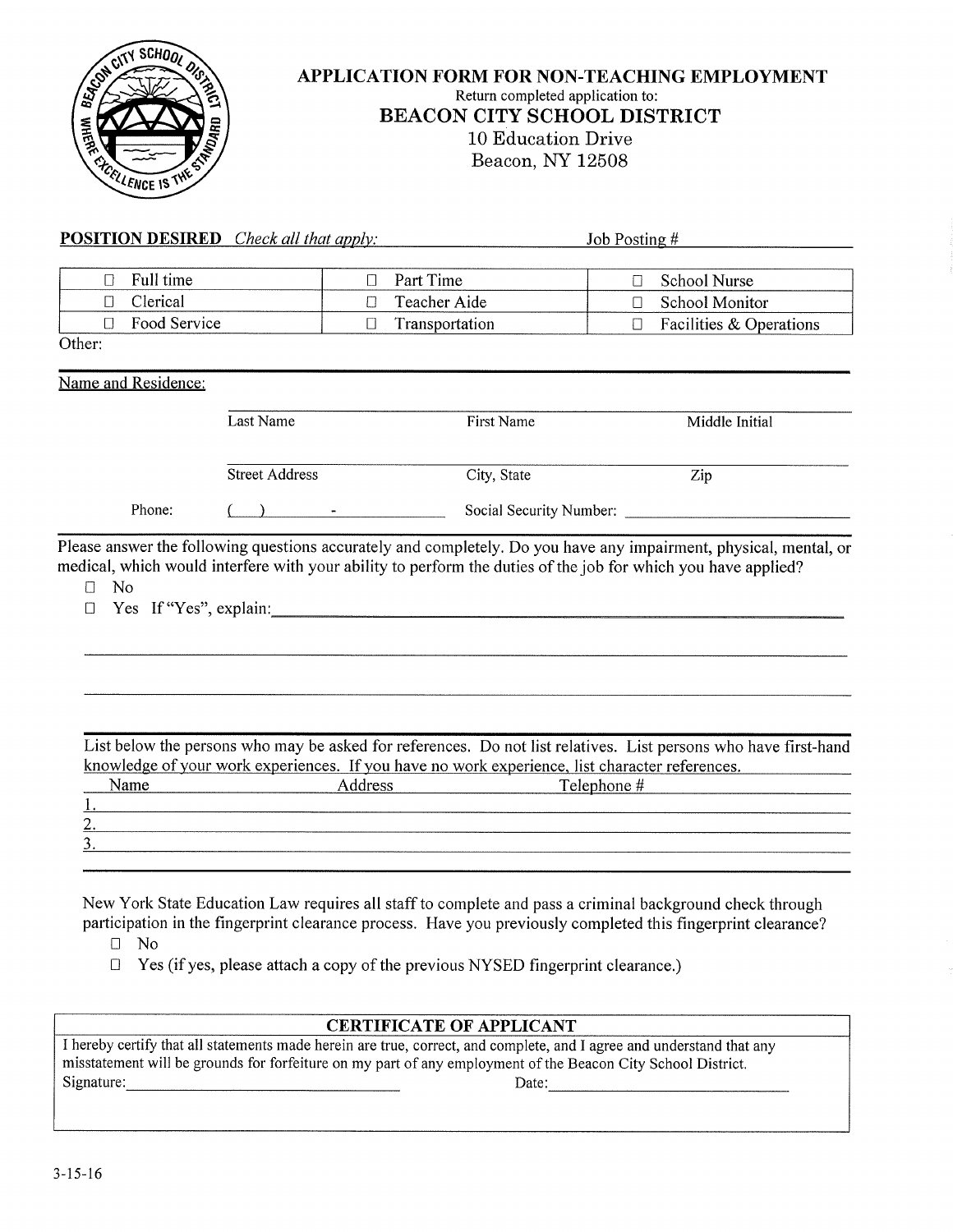### *MAIL OR DELIVER TO:*

Dutchess County Department of Human Resources County Office Building 22 Market Street Poughkeepsie, NY 12601

# *County of Dutchess*

*www.dutchessny.gov*

#### APPLICATION FOR EXAMINATION OR EMPLOYMENT

The New York State Human Rights Law protects individuals from discrimination based on their age, creed, race, color, sex, sexual orientation, national origin, marital status, disability, military status, domestic violence victim status, arrest record, conviction record, or predisposing genetic characteristics. Accordingly, nothing in this application should be viewed as expressing, either directly or indirectly, any limitation, specification, or discrimination as to the aforementioned items in connection with employment in the municipal service of the County of Dutchess.

• • • • • • • • • •

#### *DUTCHESS COUNTY IS AN EQUAL OPPORTUNITY/AFFIRMATIVE ACTION EMPLOYER*

#### GENERAL INFORMATION

This application is used for both recruitments and as part of the Civil Service examination process. Some important requirements:

• Carefully read the appropriate examination or recruitment announcement before completing this application. It will inform you of the required minimum qualifications for the position and provide you with other important information.

• Application must be completed in full and printed in ink or typed. Incomplete information or illegibility will result in your application being disapproved.

• An examination processing fee is currently being charged for each exam. It is not refundable. Please see the exam announcement for more information.

#### ADMISSION TO EXAMINATION

Depending upon time available, applicants may be admitted to the exam without verification of statements and information contained in their application. When such information must be reviewed after the date of examination, candidates may subsequently be disqualified and the results of the examination voided.

If you have not received notice informing you of whether or not you are to be admitted to the exam by three (3) days prior to the exam date, call the examinations unit immediately at 486-2169.

#### SPECIFIC INSTRUCTIONS

AFFIRMATIVE ACTION QUESTIONNAIRE - The information requested on the reverse of this page is for internal monitoring only. This information is kept separate from the general application. Refusal to complete the form will not in any way affect the hiring process or otherwise subject the candidate to adverse treatment.

ITEM 1 - Enter position title and examination number, if applicable. The same application may be used for both open competitive and promotional exams of the same title, but must have both exam numbers to be processed. Be sure to check the exam announcement to see if you qualify for the promotional exam.

ITEM 3 - Immediate written notice should be given of any change of address, name or phone number. Be sure to include the position title, social security number, and the effective date of the change. A form for such notification is available from the office.

ITEM 7 - Individuals appointed to positions will be required to provide verification of authorization for employment, pursuant to law.

ITEM 9 — Veterans' Credit - In addition to answering the questions on this application, disabled and non-disabled veterans who are eligible for additional examination credit must submit an Application for Veterans' Credit form. This form is available at the Department of Human Resources or the examination site, and must be completed and returned before the establishment of the eligible list.

ITEM 14 - Exempt Volunteer Firefighters may be entitled to certain additional rights under Civil Service Law. Generally, an Exempt Volunteer Firefighter is anyone who, after attaining the age of 18, serves for at least 5 years as an active member of an authorized volunteer fire company. A certificate will be issued by the fire company to anyone who meets the standards established under General Municipal Law. Should you be appointed to a Civil Service position and subsequently obtain such certification, this office and your employer should be so notified.

ITEM 17 - Education - Be as specific as possible when completing this section. Copies of transcripts, diplomas or professional licenses must be submitted with this application if specified on the recruitment or exam announcement.

ITEM 18 - Work Experience - Be specific in describing work experience which relates to the position you are applying for. Indicate a percentage of time spent on each type of duty. Begin with your most recent employment and be sure your description is clear and accurate.

#### Omissions or vagueness will NOT be resolved in your

favor. Dates of employment should be as specific as possible. Omission of the number of hours worked will result in no credit for that work experience.

Include *military service experience* when appropriate. Relevant *volunteer experience* will be considered only if allowed in the announced minimum qualifications and is verified and fully documented by the applicant. *Part-time work experience* will be prorated unless otherwise stated on the specific announcement. *Cooperative education positions or internships* will not be counted if they also formed part of required education or degree.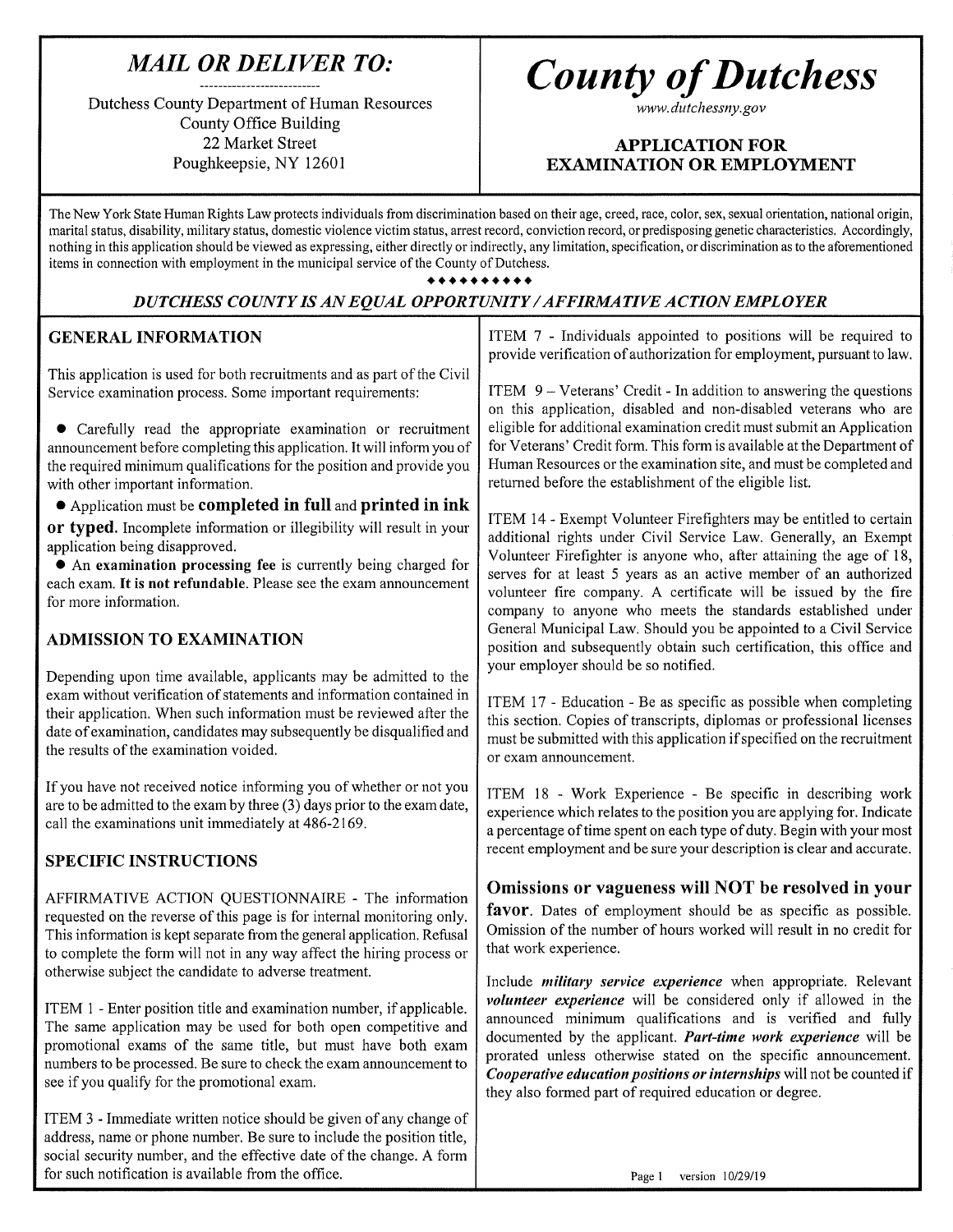| Solely to help us comply with government record keeping, reporting<br>and other legal requirements, we request that you please complete this<br>questionnaire. This form will be removed from the general application<br>and kept in a confidential location.<br>Your cooperation is voluntary<br>and is much appreciated! | <b>AFFIRMATIVE</b><br><b>ACTION</b><br><b>QUESTIONNAIRE</b><br>www.dutchessny.gov<br>Complete for County Employment Only          |                                                                                                                                                                                                                                                                                                                                                                                                                                                                                                                                                           |  |  |
|----------------------------------------------------------------------------------------------------------------------------------------------------------------------------------------------------------------------------------------------------------------------------------------------------------------------------|-----------------------------------------------------------------------------------------------------------------------------------|-----------------------------------------------------------------------------------------------------------------------------------------------------------------------------------------------------------------------------------------------------------------------------------------------------------------------------------------------------------------------------------------------------------------------------------------------------------------------------------------------------------------------------------------------------------|--|--|
| Name                                                                                                                                                                                                                                                                                                                       |                                                                                                                                   | Male / Female<br>(circle one)                                                                                                                                                                                                                                                                                                                                                                                                                                                                                                                             |  |  |
| Position(s) applied for                                                                                                                                                                                                                                                                                                    |                                                                                                                                   | Date                                                                                                                                                                                                                                                                                                                                                                                                                                                                                                                                                      |  |  |
| How did you learn of this position?                                                                                                                                                                                                                                                                                        | (check one)                                                                                                                       |                                                                                                                                                                                                                                                                                                                                                                                                                                                                                                                                                           |  |  |
| EEO Office<br><b>Examination Hotline</b><br><b>Employee Newsletter</b><br>$\overline{\phantom{a}}$<br>Newspaper Ad<br>Women's Organization                                                                                                                                                                                 | NYS Job Service<br>Ethnic Organization<br>Relative or Friend<br>County Employee<br>Professional Organization                      | Org. for the Handicapped<br>Veteran's Organization<br><b>Employment Agency</b><br><b>Posted Announcement</b><br>College Placement Office                                                                                                                                                                                                                                                                                                                                                                                                                  |  |  |
| <b>Internet Listing</b>                                                                                                                                                                                                                                                                                                    |                                                                                                                                   |                                                                                                                                                                                                                                                                                                                                                                                                                                                                                                                                                           |  |  |
| Please check the one which best describes your Race / Ethnicity.                                                                                                                                                                                                                                                           |                                                                                                                                   |                                                                                                                                                                                                                                                                                                                                                                                                                                                                                                                                                           |  |  |
| If Hispanic                                                                                                                                                                                                                                                                                                                | If not Hispanic                                                                                                                   |                                                                                                                                                                                                                                                                                                                                                                                                                                                                                                                                                           |  |  |
| A. Mexican<br>B. Puerto Rican<br>C. Cuban<br>D. Any other Spanish /<br>Hispanic                                                                                                                                                                                                                                            | E. White<br>F. African American<br>G. Filipino<br>H. American Indian (specify<br>tribe)<br>I. Japanese<br>J. Chinese<br>K. Korean | L. Guamanian / Chamorro<br>M. Vietnamese<br>N. Asian Indian<br>O. Eskimo<br>P. Aleut<br>Q. Hawaiian<br>R. Samoan<br>X. Other (specify)                                                                                                                                                                                                                                                                                                                                                                                                                    |  |  |
| Check any of the following that are applicable.                                                                                                                                                                                                                                                                            |                                                                                                                                   |                                                                                                                                                                                                                                                                                                                                                                                                                                                                                                                                                           |  |  |
| Vietnam Era Veteran (December 22, 1961 to May 7, 1975)                                                                                                                                                                                                                                                                     |                                                                                                                                   |                                                                                                                                                                                                                                                                                                                                                                                                                                                                                                                                                           |  |  |
| Disabled Veteran                                                                                                                                                                                                                                                                                                           |                                                                                                                                   |                                                                                                                                                                                                                                                                                                                                                                                                                                                                                                                                                           |  |  |
| Handicapped                                                                                                                                                                                                                                                                                                                |                                                                                                                                   |                                                                                                                                                                                                                                                                                                                                                                                                                                                                                                                                                           |  |  |
| opportunity for all personnel to be chosen by merit and fitness, in accordance with New York State Civil Service Law.                                                                                                                                                                                                      |                                                                                                                                   | It is the policy of Dutchess County to provide equal opportunity to all employees and applicants for employment without regard to<br>race, color, creed, national origin, age, sex, marital status or domestic violence victim status, religion, sexual orientation, medical<br>condition, or physical or mental disability, citizenship, HIV status, handicap, predisposing genetic characteristics, arrest record,<br>conviction record, military or veteran status. In addition, Dutchess County has an Affirmative Action Program which creates equal |  |  |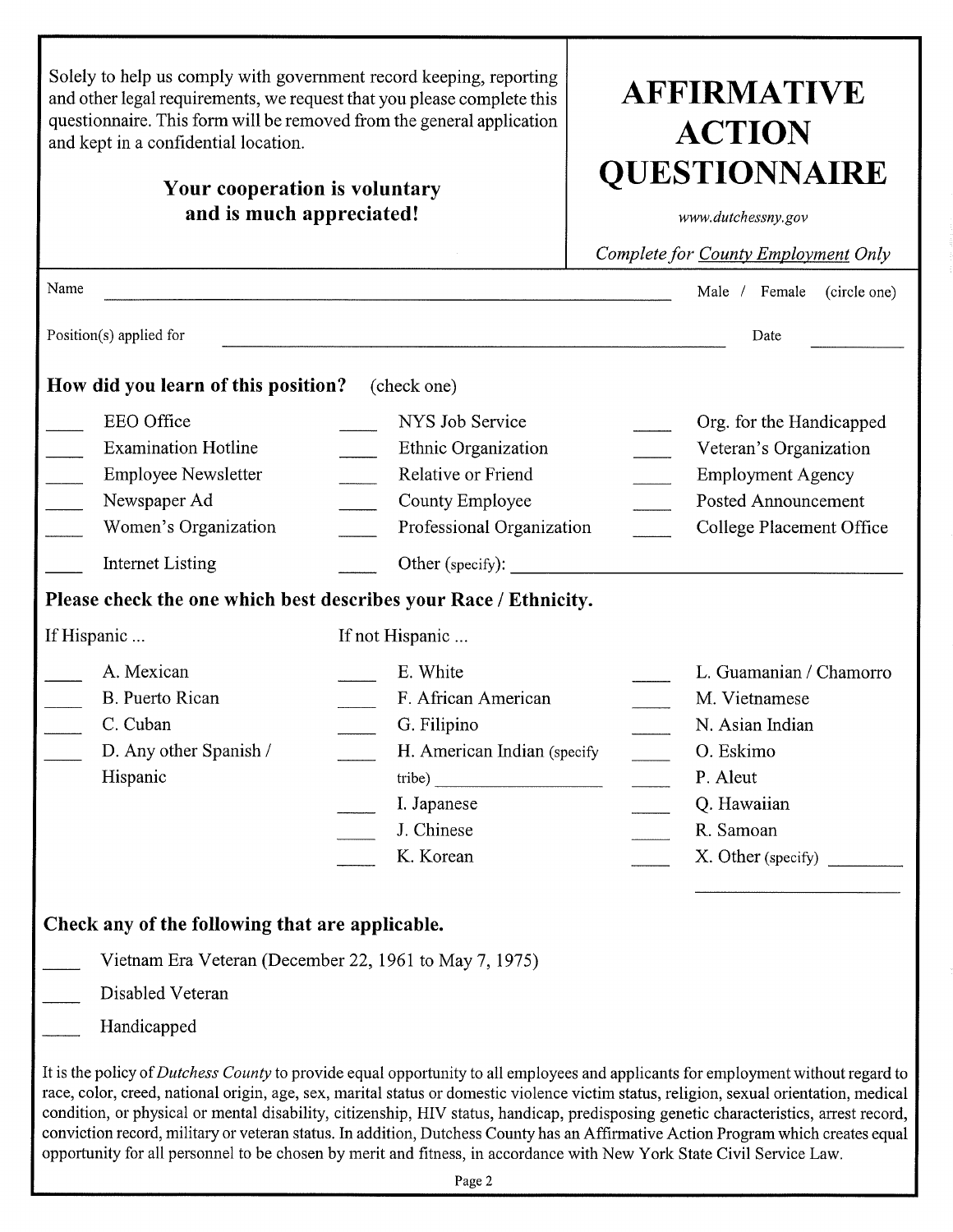| <b>Dutchess County General Application</b> (see page 1 for specific instructions)                                                                                                                            |                                                                                                                                                                                                                            |  |  |  |  |
|--------------------------------------------------------------------------------------------------------------------------------------------------------------------------------------------------------------|----------------------------------------------------------------------------------------------------------------------------------------------------------------------------------------------------------------------------|--|--|--|--|
| 1. Title of Position                                                                                                                                                                                         | For Office Use Only                                                                                                                                                                                                        |  |  |  |  |
| <b>Exam Number(s)</b> (if applicable)                                                                                                                                                                        | Approved<br>Conditional<br>Disapproved                                                                                                                                                                                     |  |  |  |  |
| www.dutchessny.gov                                                                                                                                                                                           | Fee Paid<br>Waiver                                                                                                                                                                                                         |  |  |  |  |
|                                                                                                                                                                                                              | 9. If you are serving or have served in the armed forces of the United                                                                                                                                                     |  |  |  |  |
| 3. Legal Address:                                                                                                                                                                                            | States on a full-time active duty basis during wartime, you may be eligible                                                                                                                                                |  |  |  |  |
| Initial<br>First Name<br>Last Name                                                                                                                                                                           | to receive credits as a Disabled or Non-Disabled Veteran. (See Application<br>for Veterans' Credits)                                                                                                                       |  |  |  |  |
| Address                                                                                                                                                                                                      | If you are not a Veteran, skip to question #14. If you are a Veteran, do                                                                                                                                                   |  |  |  |  |
| Zip<br>State<br>City                                                                                                                                                                                         | you wish to claim Veterans' Credits? Yes ________ No _______                                                                                                                                                               |  |  |  |  |
| Evening Phone<br>Day Phone                                                                                                                                                                                   | If yes, please complete questions $10 - 13$ .                                                                                                                                                                              |  |  |  |  |
| Email                                                                                                                                                                                                        | 10. Did you serve in the Armed Forces of the United States during any of                                                                                                                                                   |  |  |  |  |
| Mailing Address: (if different from above)                                                                                                                                                                   |                                                                                                                                                                                                                            |  |  |  |  |
| Address                                                                                                                                                                                                      | A. December 7, 1941 to December 31, 1946<br>B. June 27, 1950 to January 31, 1955<br>C. February 28, 1961 to May 7, 1975                                                                                                    |  |  |  |  |
| State<br>Zip<br>City                                                                                                                                                                                         | D. August 2, 1990 to "end of such hostilities"<br>E. U.S. Public Health Service: July 29, 1945 to December 31, 1946, or                                                                                                    |  |  |  |  |
| 4. State your permanent legal residence for each of the geographic areas<br>below, indicating the length of continuous residence to date. Village of<br>Wappingers Falls residents should also include town. | June 27, 1950 to July 3, 1952                                                                                                                                                                                              |  |  |  |  |
| Yrs/Mos<br>Area                                                                                                                                                                                              | 11. Did you receive an expeditionary medal for any of the following<br>conflicts?                                                                                                                                          |  |  |  |  |
| School District                                                                                                                                                                                              |                                                                                                                                                                                                                            |  |  |  |  |
| Village/Town/City                                                                                                                                                                                            | A. Lebanon - June 1, 1983 to December 1, 1987                                                                                                                                                                              |  |  |  |  |
| County of                                                                                                                                                                                                    | B. Grenada - October 23, 1983 to November 21, 1983<br>C. Panama - December 20, 1989 to January 31, 1990                                                                                                                    |  |  |  |  |
| State of                                                                                                                                                                                                     |                                                                                                                                                                                                                            |  |  |  |  |
| 5. If you are under 18 years of age, can you provide proof of your                                                                                                                                           | 12. Are you classified as: (Check appropriate)<br>A non-disabled war veteran<br>A disabled war veteran                                                                                                                     |  |  |  |  |
| $Yes$ No $No$<br>eligibility to work?                                                                                                                                                                        |                                                                                                                                                                                                                            |  |  |  |  |
| 6. If the position you are applying for has minimum or maximum age limits                                                                                                                                    | 13. Since January 1, 1951, have you used additional credits as a veteran for<br>appointment to any position in the public employment of New York State                                                                     |  |  |  |  |
| (see announcement), please enter your date of birth:                                                                                                                                                         | or any of its civil divisions?                                                                                                                                                                                             |  |  |  |  |
| Month Day Year                                                                                                                                                                                               |                                                                                                                                                                                                                            |  |  |  |  |
| 7. Are you currently a U.S. citizen? Yes No                                                                                                                                                                  | 14. Do you possess certification as an Exempt Volunteer Firefighter?<br>$Yes$ No $\_\_\_\_\$                                                                                                                               |  |  |  |  |
| If "No", give alien registration number:                                                                                                                                                                     |                                                                                                                                                                                                                            |  |  |  |  |
| 8. For examination purposes only:                                                                                                                                                                            | 15. If you have been employed by the County of Dutchess, Dutchess<br>Community College or by any civil division therein (city, town, village,<br>school district or special district), please state location(s) and dates: |  |  |  |  |
| Indicate if you desire accommodation because you                                                                                                                                                             |                                                                                                                                                                                                                            |  |  |  |  |
| cannot be tested on the announced exam date due to a conflict<br>with a religious observance or practice.<br>assistance or accommodations:                                                                   | Dates:<br>Location:                                                                                                                                                                                                        |  |  |  |  |
|                                                                                                                                                                                                              | (Page 3)                                                                                                                                                                                                                   |  |  |  |  |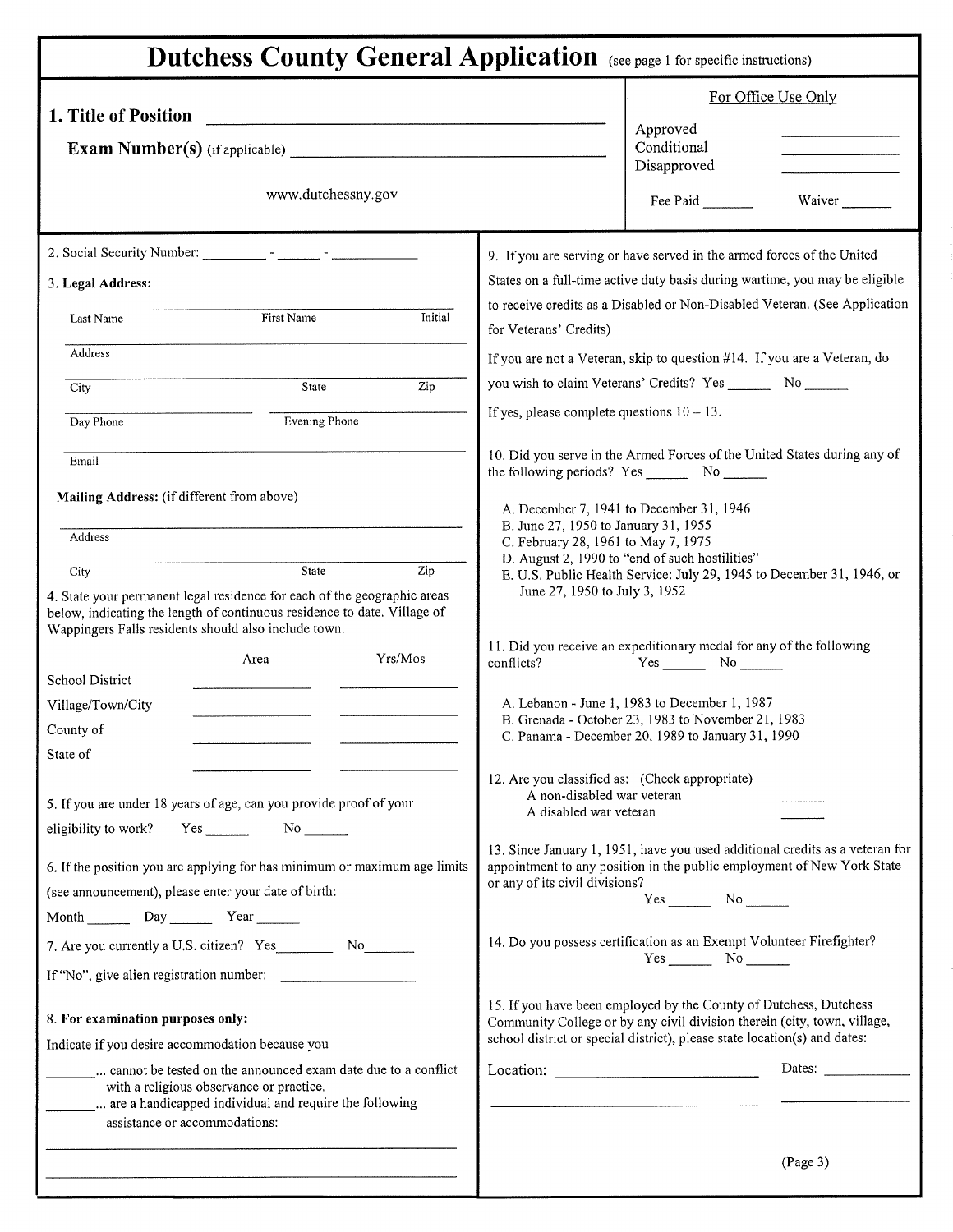## **Dutchess County General Application**

#### **Exam Fee Waiver Request**

All examinations offered by Dutchess County currently require a non-refundable processing fee. This fee will be waived in accordance with Civil Service Law Section 50.5(b) for candidates who certify they are unemployed *and* primarily responsible for the support of a household, *or* who are receiving public assistance.

| Yes | No |                                                                                                                                                                       |
|-----|----|-----------------------------------------------------------------------------------------------------------------------------------------------------------------------|
|     |    | I am unemployed, primarily responsible for the support of a household, and cannot be<br>claimed as a dependant on another person's tax return.                        |
|     |    | I am currently receiving Supplemental Security Income (SSI) payments.                                                                                                 |
|     |    | I am currently on Medicaid.                                                                                                                                           |
|     |    | I am currently receiving Public Assistance (Temporary Assistance for Needy Families/Family<br>Assistance or Safety Net Assistance). Case number:<br>(must be entered) |
|     |    | I am currently certified for Job Training Partnership Act /Workforce Investment Act<br>programs.                                                                      |

I affirm that the information I have provided is true under the possible penalties of disqualification and perjury.

Signature Date

#### **Affirmation and Authorization to Investigate and Release**

The undersigned applicant hereby affirms that the statements made on this application and any attached papers or documents are true under the penalties of disqualification and perjury.

The undersigned applicant hereby authorizes the Department of Human Resources of the County of Dutchess or its agents to investigate matters necessary for the verification of the qualifications of the applicant. Such authorization shall include the right to examine any and all records, files, histories or other information relating to the applicant in the possession of any federal, state or municipal authority, corporation, agent or person. Furthermore, such investigation may include a criminal background investigation, which would require a fingerprint check, to determine overall suitability for employment. Failure to meet standards for the background investigation may result in disqualification. The applicant voluntarily releases from liability all persons or entities supplying or collecting such information.

Signature Date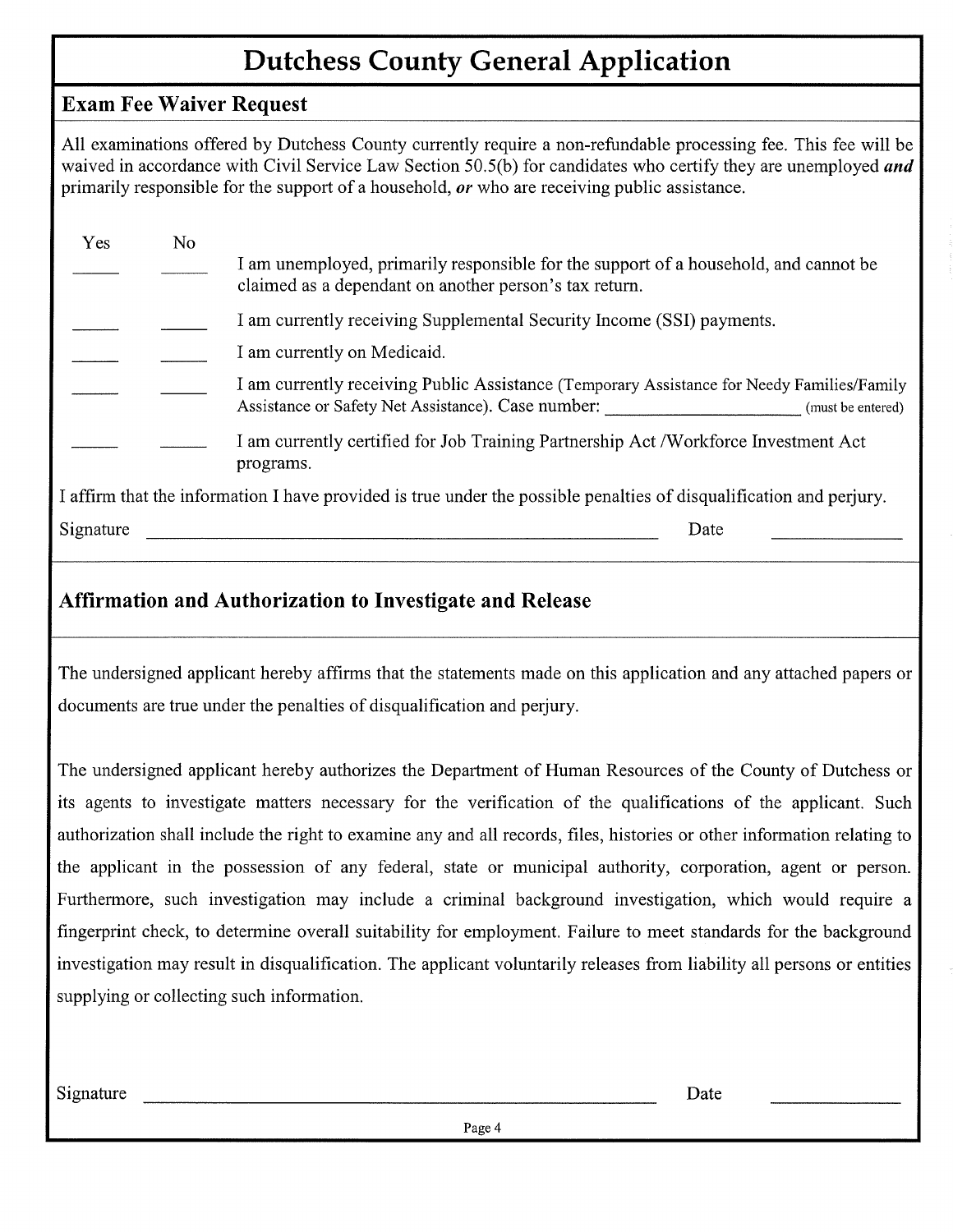|                                                                                         | <b>Dutchess County General Application</b> (Complete in full – attaching a resume is not sufficient)                                                                 |                                 |                       |         |                                  |  |                                                                                       |
|-----------------------------------------------------------------------------------------|----------------------------------------------------------------------------------------------------------------------------------------------------------------------|---------------------------------|-----------------------|---------|----------------------------------|--|---------------------------------------------------------------------------------------|
| Name                                                                                    | Position / Exam                                                                                                                                                      |                                 |                       |         |                                  |  |                                                                                       |
| <b>16. LICENSES</b>                                                                     | <b>Title / Issuing Agency</b>                                                                                                                                        |                                 | <b>License Number</b> |         | <b>Original Date of Issue</b>    |  | <b>Expiration Date</b>                                                                |
| Trade / Professional                                                                    |                                                                                                                                                                      |                                 |                       |         |                                  |  |                                                                                       |
| Driver                                                                                  | Do you have a valid license to operate a motor vehicle in New York? Yes ______ No                                                                                    |                                 |                       |         |                                  |  |                                                                                       |
|                                                                                         |                                                                                                                                                                      |                                 |                       |         |                                  |  |                                                                                       |
| <b>17. EDUCATION</b><br><b>AND SKILLS</b>                                               | Name / Location                                                                                                                                                      | <b>Dates</b><br><b>Attended</b> | F/T<br>or<br>P/T      | # $Yrs$ | of Course Crds                   |  | Major / Type # of Degree Earned / Date<br>Awarded                                     |
| College, Trade or<br>Technical School /<br>Special Courses /<br>Continuing<br>Education |                                                                                                                                                                      |                                 |                       |         |                                  |  |                                                                                       |
| High School                                                                             |                                                                                                                                                                      |                                 |                       |         |                                  |  |                                                                                       |
|                                                                                         | Graduated?                                                                                                                                                           |                                 |                       |         | No Indicate Last Grade Completed |  | Yes _________ Indicate Equivalency Diploma Number if Applicable _______________       |
| Keyboarding                                                                             | Indicate typing / keyboarding experience and whether from work, training or both:                                                                                    |                                 |                       |         |                                  |  |                                                                                       |
| Computers                                                                               | Indicate program experience in the following types of software and whether from work or training:<br>word processing<br>spread sheet<br>database management<br>other |                                 |                       |         |                                  |  |                                                                                       |
| Languages                                                                               | Indicate languages other than English and general level of ability in speaking, reading and writing:                                                                 |                                 |                       |         |                                  |  |                                                                                       |
| <b>18. WORK</b><br><b>EXPERIENCE</b>                                                    | List most recent experience first. Attach additional sheets if necessary. A resume is not sufficient.                                                                |                                 |                       |         |                                  |  | Check to indicate you do not wish your present employer to be contacted at this time. |
| Length of Employment<br>Mo/Yr<br>Mo/Yr<br>To<br>From                                    | Firm Name                                                                                                                                                            |                                 | Address               |         |                                  |  |                                                                                       |
| Hours per Week                                                                          | Duties (indicate % of time for each)                                                                                                                                 |                                 |                       |         |                                  |  |                                                                                       |
| Paid $\Box$<br>Unpaid $\Box$                                                            |                                                                                                                                                                      |                                 |                       |         |                                  |  |                                                                                       |
| Title                                                                                   |                                                                                                                                                                      |                                 |                       |         |                                  |  |                                                                                       |
| Type of Business                                                                        |                                                                                                                                                                      |                                 |                       |         |                                  |  |                                                                                       |
| Supervisor                                                                              |                                                                                                                                                                      |                                 |                       |         |                                  |  |                                                                                       |
| Supervisor's Title                                                                      |                                                                                                                                                                      |                                 |                       | Page 5  |                                  |  |                                                                                       |